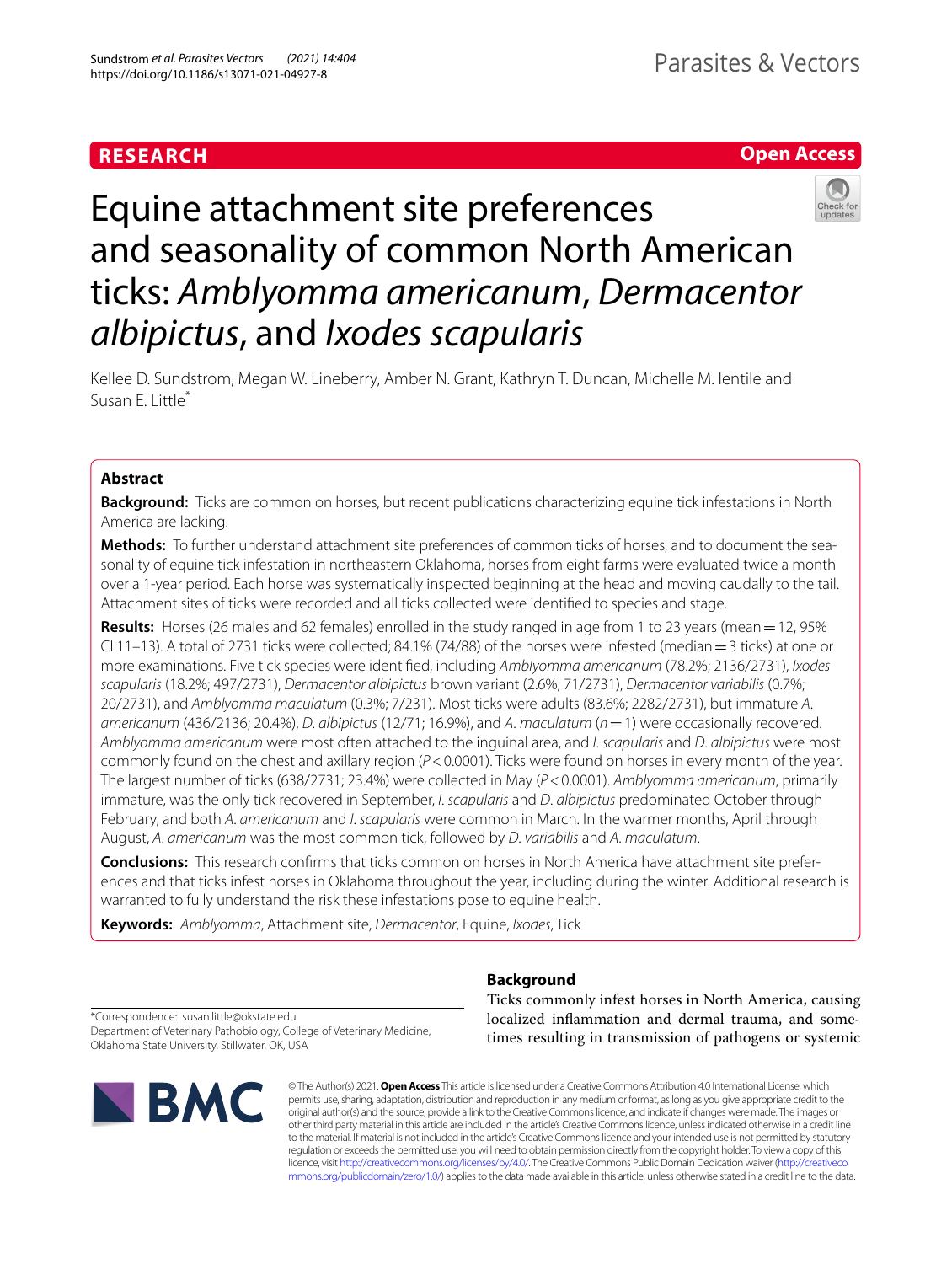reactions  $[1–5]$  $[1–5]$  $[1–5]$  $[1–5]$ . Ixodid ticks most frequently identified from horses in the USA include *Ixodes scapularis*, which transmits *Borrelia burgdorferi* and *Anaplasma phagocytophilum*, both of which have been shown to cause equine disease; *Amblyomma americanum*, which can induce localized reactions; and *Dermacentor variabilis*, a species associated with equine tick paralysis and experimentally competent for transmission of *Theileria equi* [\[1,](#page-5-0) [3,](#page-5-2) [6](#page-5-3)[–10](#page-5-4)]. Although considered of greater concern for cattle, horses in some areas of the USA can serve as hosts to *A*. *maculatum*, resulting in equine gotch ear, as well as the newly established *Haemaphysalis longicornis* and occasionally re-introduced *Rhipicephalus* (*Boophilus*) spp. ticks  $[6, 11–13]$  $[6, 11–13]$  $[6, 11–13]$  $[6, 11–13]$  $[6, 11–13]$ . Novel and recognized equine piroplasmosis agents have also been reported in the region  $[4, 14]$  $[4, 14]$  $[4, 14]$  $[4, 14]$  $[4, 14]$ . Despite the importance of ticks to equine health, recent comprehensive tick surveys of North American horses are sparse.

Diferent species of ticks display attachment site preferences on diferent hosts. For example, on dogs and cats, *I*. *scapularis* most commonly attaches to the head, ears, and neck, whereas *A*. *americanum* is more often found ventrally [[15](#page-5-9)]. On white-tailed deer, over 85% of *I*. *scapularis* are attached to the ears, head, neck, and cranial thorax, while *A*. *americanum* are primarily found on the head and ears as well as ventrally on the abdomen, inguinal region, and perianal region; 75% of adult *A*. *americanum* are found attached to the left side of deer [\[1](#page-5-0), [16](#page-5-10)]. On horses, most (84%) *I*. *scapularis* females are found attached to the chest, the axillary and inguinal regions, and below the chin, and adult *D*. *variabilis* prefer the tail and mane [\[1,](#page-5-0) [7\]](#page-5-11). In Israel, *Hyalomma* spp. and *Rhipicephalus turanicus* are most commonly attached to the inguinal region of horses, while *Haemaphysalis parva* is most often found on the neck and chest [\[17](#page-5-12)]. Equine attachment site preferences have not been reported for *A*. *americanum* or *D*. *albipictus*.

The seasonal activity of species and stages of ticks varies, leading to fuctuations in equine infestation risk throughout the year. An earlier survey conducted from May through July on Oklahoma horses described fnding adult *A*. *americanum* earlier in the summer and adults of both *D*. *variabilis* and *A*. *maculatum* in later summer months [[3\]](#page-5-2). *Ixodes scapularis* was collected from horses examined in Maryland from mid-October through November [\[1](#page-5-0)]. Tick collections from feral horses at Assateague Island National Seashore in April of 1987 and 1988 revealed mixed infestations with *A*. *americanum*, *D*. *variabilis*, and *I*. *scapularis*, although intensity of infestation was not reported and only the head and neck were examined [\[18\]](#page-5-13). Both *A*. *americanum* and *D*. *variabilis* were identifed on horses in Kentucky examined May through August of 2008 [[19\]](#page-5-14). Some ticks known to infest horses in North America, such as *I*. *scapularis* and *D*. *albipictus*, are active in the fall and winter, when few surveys are reported [[1,](#page-5-0) [20](#page-5-15)]. To determine attachment site preferences of common equine ticks in North America, and to confrm the diversity and seasonal activity of ticks infesting horses in central Oklahoma, we examined horses on eight premises twice a month over the course of 12 months and collected and identifed their ticks.

# **Methods**

Premises with horses were selected for participation based on the presence of a number of resident horses on-site; expected exposure to habitat with ticks was not considered. Horses were only enrolled if they resided on the premises, did not travel out of their county of residence, and were >1 year of age at time of enrollment. All protocols were approved by the Institutional Animal Care and Use Committee at Oklahoma State University and permission to examine horses obtained through approved owner consent forms. Acaricide use was not specifcally restricted or encouraged during the study, and owner acaricide practices were not recorded. Horses were examined for a full calendar year (12 months) from September 2019 through March 2021; horses continued to be enrolled as the study progressed, and tick exams were performed twice a month at each location for a full calendar year.

A total of 88 horses (26 males, 62 females) from eight diferent ranches in three counties in Oklahoma (Payne, Pawnee, Logan) were enrolled in the study, with ages ranging from 1 to 23 years (mean = 12, 95% CI 11-13). Several horses were sold or relocated in the course of the 1-year study; 54 horses were examined for a full 12 months, and 34 horses were examined 1–20 times for a total of 1661 equine tick examinations.

Horses were systematically examined beginning at the head and moving caudally to the tail, with an examiner positioned on either side of the horse. Once the dorsum and perianal regions were thoroughly scanned, the exam continued distally along the chest and forelegs, caudally along the axillary, ventral, and inguinal area, and ended moving along the distal hind legs [\[3](#page-5-2)]. Since horses were not sedated, exams did not include looking in ear canals. All stages of ticks were collected; when ticks were found, attachment site was recorded on a biopsy chart, ticks were removed, placed in snap cap vials, and labeled by horse and attachment site. Ticks were stored in 70% ethanol and identifed to species and stage using standard morphological keys [\[20–](#page-5-15)[26\]](#page-6-0). When necessary, morphologic identifcation was confrmed by *16S* rRNA gene sequence as previously described [\[15](#page-5-9)]. For data analysis, attachment sites were divided into seven body regions, namely head (1); neck (2); chest, axillary region,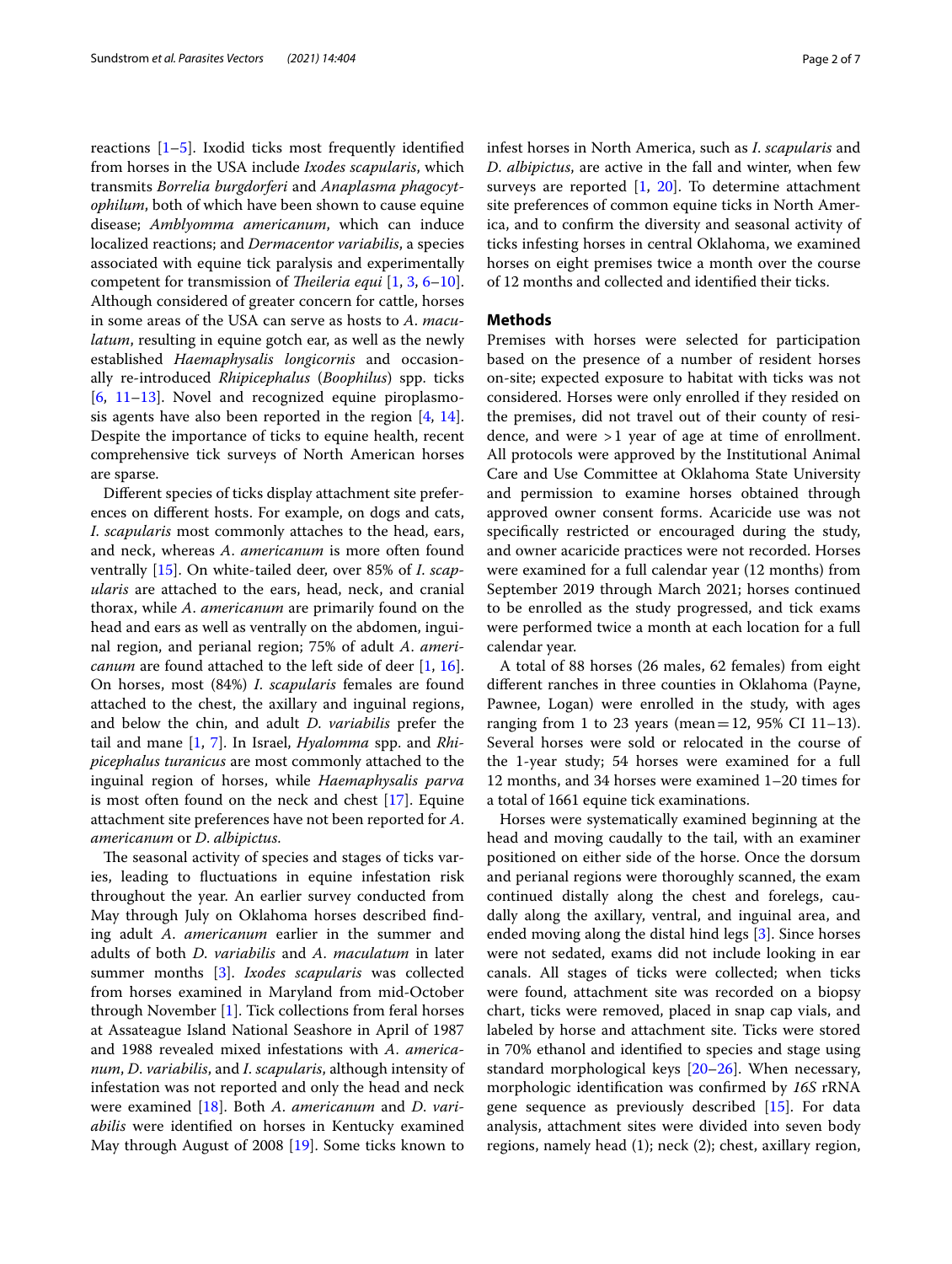and cranial abdomen (3A); caudal abdomen and inguinal region (3B); legs (4); dorsal back (5); and tail and perianal region (6). Descriptive statistics [mean, range, proportion, and 95% confdence intervals (CI)] were calculated with Microsoft Excel (Microsoft Office Professional Plus 2016). Fisher's exact test or Chi-square tests with a significance of alpha=0.05 were used to compare age class and sex of infested horses, seasonality of infestation, and tick attachment site preferences, including ventral and dorsal, left and right, and body region.

# **Results**

# **Ticks collected from horses**

A total of 2731 ticks were collected. Over the entirety of the study, 84.1% of the horses (74/88; 95% CI 74.8–91.0%) were infested with ticks at one or more examinations (median=3 ticks), consisting of 45.2% (1233/2731; 95% CI 43.3–47%) female ticks; 38.4% (1049/2731; 95% CI 37–40%) male ticks; 10.2% (279/2731; 95% CI 9.1–11.4%) nymphs; and 6.2% (170/2731; 95% CI 5.3–7.1%) larvae. Sex and age class of horses did not signifcantly infuence tick infestation (Fisher's exact test:  $P = 0.5426$  and  $P=0.6331$ , respectively).

The tick species identified were *A. americanum* (78.2%; 2136/2731; 95% CI 76.7–79.8%), *I. scapularis* (18.2%; 497/2731; 95% CI 16.8–19.7%), *D. albipictus* (2.6%; 70/2731; 95% CI 2–3.2%), *D. variabilis* (0.7%; 20/2731; 95% CI 0.5–1.1%), and *A. maculatum* (0.3%; 7/2731; 95% CI 0.1–0.5%). A majority of ticks collected (83.6%; 2282/2731; 95% CI 82.2–85%) were adults, but nymphs of *A*. *americanum* (12.5%; 266/2136; 95% CI 11–13.9%), *D*. *albipictus* (16.9%; 12/71; 95% CI 9.1–27.7%), and *A*. *maculatum* (14.3%; 1/7; 95% CI 0.36–57.9%) were also identifed. *Amblyomma americanum* (8%; 170/2136; 95% CI 6.9–9.2%) were the only larval ticks collected (Table [1\)](#page-2-0).

# **Attachment site preferences**

The attachment site differed between tick species collected. *Amblyomma americanum* adults were most often found in the inguinal area (Chi-square test: *χ*<sup>2</sup> = 3372.28, *df* = 1, *P* < 0.0001), while nymphs were most commonly seen on the neck and chest (neck Chisquare test:  $\chi^2 = 16.174$ ,  $df = 1$ ,  $P < 0.0001$ ; chest Chisquare test:  $\chi^2$  = 14.80, *df* = 1, *P* < 0.0001) and larvae were most common on the neck and legs (neck Chi-square test:  $\chi^2$  = 57.76, *df* = 1, *P* < 0.0001; legs Chi-square test: *χ*<sup>2</sup>=26.94, *df*=1, *P*<0.0001). *Ixodes scapularis* adults, the only stage of this species recovered from horses, and adults of *D*. *albipictus* were most commonly found on the chest and axillary region (*I. scapularis:* chest Chi-square test:  $\chi^2$  = 561.48, *df* = 1, *P* < 0.0001; axillary Chi-square test:  $\chi^2$  = 23.62, *df* = 1, *P* < 0.0001 and *D. albipictus*: chest Chi-square test:  $\chi^2 = 16.13$ ,  $df = 1$ ,  $P < 0.0001$ ; axillary Chi-square test:  $\chi^2 = 15.53$ ,  $df = 1$ ,  $P < 0.0001$ ); *D. albipictus* nymphs were also most common on the chest region (Chi-square test:  $\chi^2$  = [1](#page-3-0)2.480, *df* = 1, *P* = 0.0004) (Fig. 1). *Dermacentor albipictus* was more commonly identified on the left side (Chi-square test:  $\chi^2$  = 5.085, *df* = 1,

| Species                | Stage       | Total          | Jan            | Feb            | Mar | Apr          | May         | Jun            | Jul            | Aug         | Sep      | Oct            | Nov            | Dec |
|------------------------|-------------|----------------|----------------|----------------|-----|--------------|-------------|----------------|----------------|-------------|----------|----------------|----------------|-----|
| Amblyomma americanum   | F           | 794            | 0              | $\mathbf 0$    | 34  | 186          | 255         | 190            | 81             | 45          |          | $\mathbf{0}$   | $\overline{2}$ | 0   |
|                        | M           | 906            | 0              | 2              | 31  | 289          | 304         | 198            | 56             | 24          | 0        | $\overline{2}$ | 0              |     |
|                        | N           | 266            | 0              | 0              |     | 20           | 68          | 57             | 5              | 41          | 73       |                | 0              |     |
|                        |             | 170            | $\Omega$       | $\mathbf{0}$   | 0   | $\circ$      | 0           | 3              | $\mathbf 0$    | 154         | 9        | $\overline{2}$ | $\overline{2}$ | 0   |
| Dermacentor albipictus | F           | 52             | 5              | $\overline{2}$ | 0   |              | 0           | $\Omega$       | $\mathbf{0}$   | 0           | 0        | $\circ$        | 16             | 28  |
|                        | M           | $\overline{7}$ | $\overline{2}$ | $\Omega$       | 0   | $\mathbf{0}$ | $\Omega$    | $\Omega$       | $\Omega$       | $\Omega$    | $\Omega$ | $\Omega$       |                | 4   |
|                        | N           | 12             | 0              | 0              | 0   | $\mathbf{0}$ | 0           | $\Omega$       | $\mathbf{0}$   | $\mathbf 0$ | 0        | $\circ$        | 9              | 3   |
|                        |             | 0              | $\mathbf 0$    | $\mathbf 0$    | 0   | $\mathbf{0}$ | 0           | $\Omega$       | $\mathbf 0$    | $\mathbf 0$ | 0        | $\mathbf 0$    | $\mathbf 0$    |     |
| Ixodes scapularis      | F           | 371            | 14             | 4              | 21  | 9            | 3           | $\Omega$       | 0              | $\Omega$    | $\Omega$ | 69             | 226            | 25  |
|                        | M           | 126            | $\overline{2}$ | $\mathbf 0$    | 4   | $\mathbf{0}$ | $\mathbf 0$ | $\Omega$       | $\mathbf 0$    | $\mathbf 0$ | 0        | 16             | 97             |     |
|                        | N           | 0              | $\Omega$       | 0              | 0   | $\mathbf{0}$ | 0           | $\Omega$       | $\Omega$       | $\Omega$    | $\Omega$ | $\circ$        | 0              | 0   |
|                        |             | 0              | $\mathbf 0$    | $\mathbf 0$    | 0   | $\mathbf{0}$ | 0           | $\Omega$       | $\mathbf 0$    | $\mathbf 0$ | 0        | $\mathbf{0}$   | $\mathbf{0}$   |     |
| Other <sup>a</sup>     | F           | 16             | $\Omega$       | $\Omega$       | 0   |              | 3           | 9              | $\overline{2}$ |             | 0        | $\mathbf{0}$   | $\Omega$       |     |
|                        | M           | 10             | 0              | 0              | 0   | 0            | 5           | $\overline{2}$ | $\overline{2}$ |             | 0        | $\mathbf{0}$   | 0              |     |
|                        | $\mathbb N$ |                | $\Omega$       | $\Omega$       | 0   |              | $\Omega$    | $\Omega$       | $\Omega$       | $\Omega$    | 0        | $\mathbf 0$    | $\Omega$       |     |
|                        |             | $\Omega$       | $\Omega$       | $\Omega$       | 0   | $\mathbf{0}$ | 0           | $\Omega$       | 0              | 0           | $\Omega$ | $\circ$        | $\Omega$       |     |
| Total                  |             | 2731           | 23             | 8              | 91  | 507          | 638         | 459            | 146            | 266         | 83       | 90             | 353            | 67  |

<span id="page-2-0"></span>**Table 1** Ticks collected from horses in northeastern Oklahoma by species, stage, and month of collection

*F* female, *M* male, *N* nymph, *L* larva

a Other ticks collected from horses included *A*. *maculatum* and *D*. *variabilis*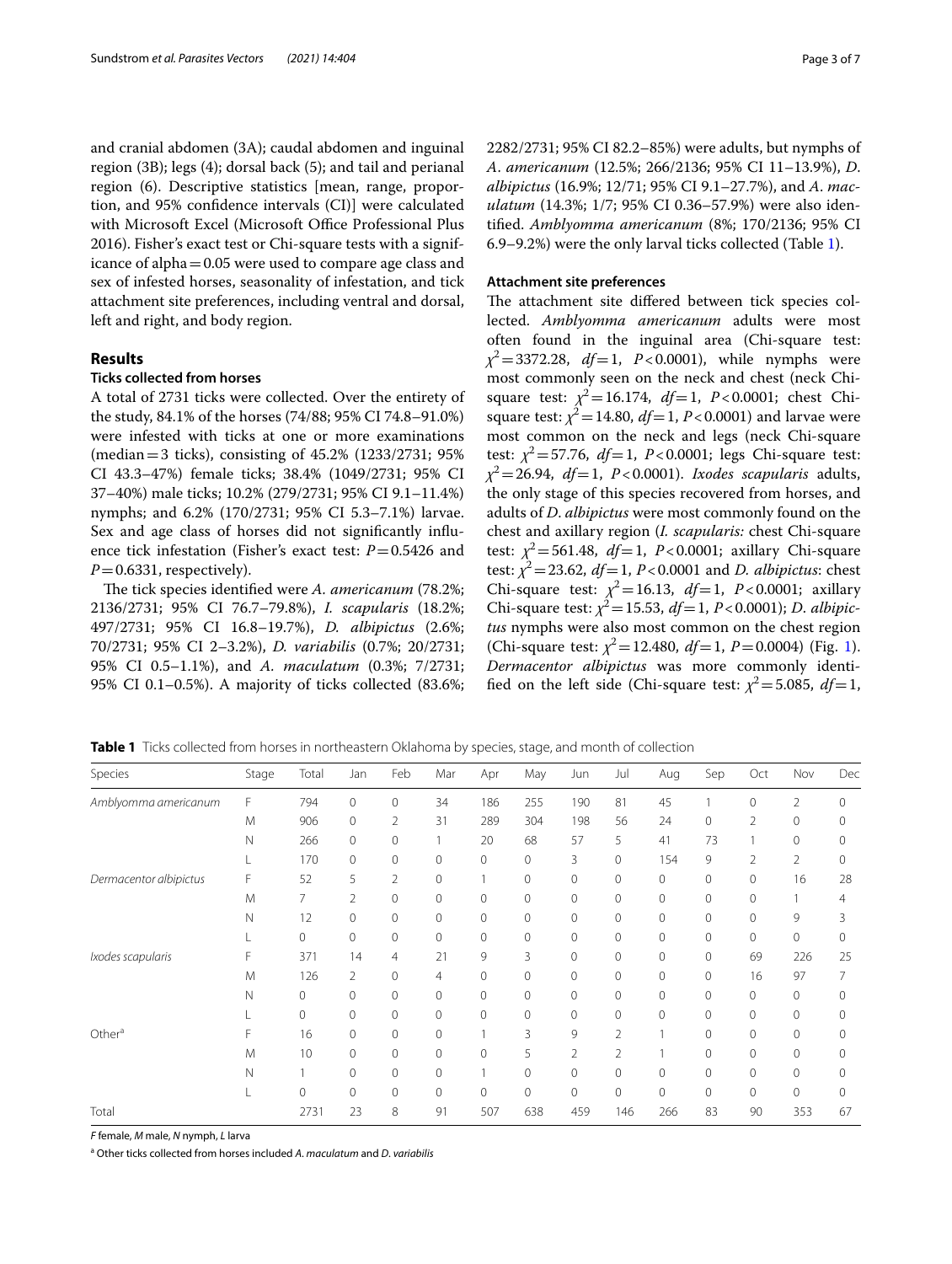

<span id="page-3-0"></span> $P=0.024$ ). Although ticks were more numerous on the left side, signifcant attachment side preferences (left versus right) were not evident for *A*. *americanum* (Chisquare test:  $\chi^2$  = 3.303, *df* = 1, *P* = 0.069) or *I*. *scapularis* (Chi-square test:  $\chi^2$  = 0.050, *df* = 1, *P* = 0.823). All three species with adequate numbers for evaluation [*A*. *americanum* (Chi-square test:  $\chi^2$  = 1274.58, *df* = 1, *P* < 0.0001), *I*. *scapularis* (Chi-square test:  $\chi^2 = 384.24$ , *df* = 1, *P* < 0.000 1), and *D. albipictus* (Ch-square test:  $\chi^2 = 59.51$ ,  $df = 1$ , *P*<0.0001)] were significantly more likely to be attached ventrally.

# **Seasonality of tick infestations**

In fall, winter, and early spring (October 2019–March 2020; October 2020–March 2021), 633 ticks were collected, with 62.5% (55/88; 95% CI 51.5–72.6%) of the study population infested (median $=$ 2 ticks) at one or more examinations. Tick species found during these cooler months included *I. scapularis* (76.8%; 486/633; 95% CI 73.3–80%), *D. albipictus* brown variant (11.1%; 70/633; 95% CI 8.7–13.8%), and *A. americanum* (12.2%; 77/633; 95% CI 9.7–15%) (Table [1,](#page-2-0) Fig. [2](#page-4-0)).

In the warmer months (April–September 2020), 2098 ticks were collected, with 72.7% (64/88; 95% CI 62.2– 81.7%) of the study population infested (median=3 ticks) at one or more examinations. Tick species found during these warmer months included *A*. *americanum* (98.2%; 2060/2098; 95% CI 97.6–98.8%), *D*. *variabilis* (1.0%; 20/2098; 95% CI 0.6–1.5%), and *A*. *maculatum* (0.3%; 7/2098 95% CI 0.1–0.7%) (Table [1](#page-2-0), Fig. [2\)](#page-4-0). Signifcantly more ticks ( $P < 0.0001$ ;  $X^2 = 785.9$ ) were collected from horses in the warmer months (2098/2731; 76.8%; 95% CI 75.2–78.4%) than in the cooler months (633/2731; 23.2%; 95% CI 21.6–24.8%), but the prevalence of infestation did not difer between the two time periods (Chi-square test: *X<sup>2</sup>*=1.661, *df*=1, *P*=0.1973).

# **Discussion**

The present research confirms that, as reported for other hosts, attachment site of ticks on horses varies by tick species. This phenomenon is well recognized for *Otobius megnini*, a soft tick commonly found in the external ear canal of horses in the western USA, but less established for common ixodid species  $[27]$  $[27]$ . The finding in the present study that *I*. *scapularis* adults commonly attach to the chest of horses agrees with previously reported fndings for horses in Maryland in the eastern USA [\[1](#page-5-0)]. In contrast, *A*. *americanum* was most frequently found in the inguinal region, similar to data from dogs and cats, confrming this species prefers to attach ventrally, and humans, where a majority of *A*. *americanum* attach below the waist [[15,](#page-5-9) [28](#page-6-2), [29](#page-6-3)]. A signifcant preference for the left side, as has been documented in white-tailed deer, was not evident in our *A*. *americanum* equine data [[16\]](#page-5-10). However, the present study did document a left side bias for *D*. *albipictus* attachment, which has not, to our knowledge, been previously reported  $[30]$  $[30]$ . The basis for these attachment site preferences is not well understood but may involve diferences in host-seeking strategies. *Amblyomma americanum* is more likely to aggressively move towards hosts along a carbon dioxide or pheromone gradient, emerging from the leaf litter to climb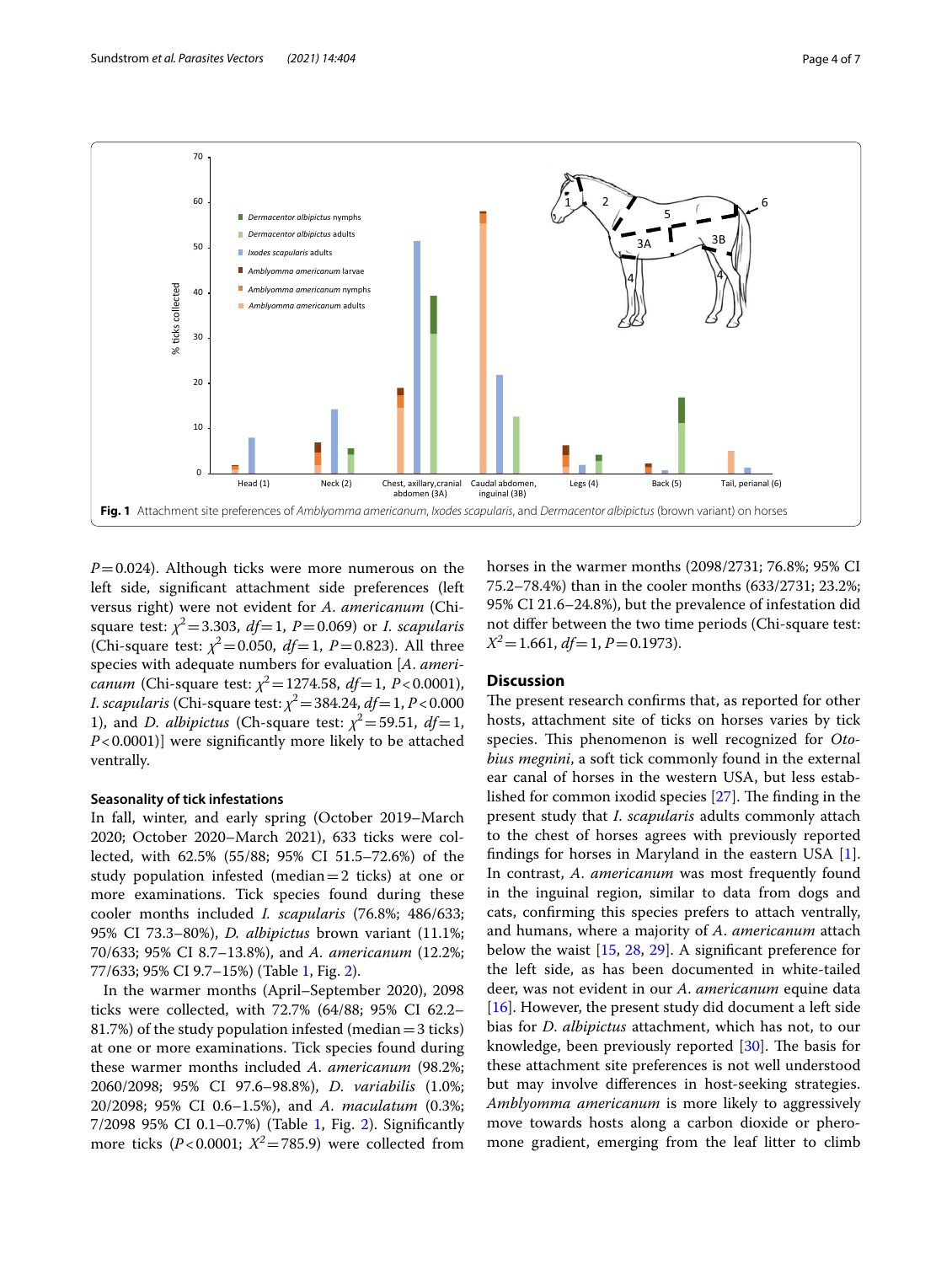

<span id="page-4-0"></span>the legs and attach ventrally [\[27](#page-6-1), [31\]](#page-6-5). In contrast, other tick species (e.g. *Dermacentor* spp., *Ixodes* spp.) employ a more passive questing strategy, climbing vegetation and waiting for a host to brush past [\[27](#page-6-1), [32](#page-6-6)]. Together, these data and other studies indicate that ticks may be found on several regions of horses, supporting the need for complete external parasite examination when attempting to accurately characterize equine tick infestations [\[1](#page-5-0), [17\]](#page-5-12).

Similar to earlier reports from examining horses at certain times of the year, the most common tick species to infest horses in this region of North America, as in most of the eastern United States, are *A*. *americanum*, *I*. *scapularis*, and *Dermacentor* spp. [\[1](#page-5-0), [3](#page-5-2)]. The predominance of *A*. *americanum* in the present study refects the location of the study site in the southern USA where this tick is common [[3,](#page-5-2) [33\]](#page-6-7). Similarly, the brown variant of *D*. *albipictus* (formerly referred to as *D*. *nigrolineatus*) and not the ornately patterned variety, is more commonly recovered from horses in this region although both variants have been reported [[34\]](#page-6-8). *Ixodes scapularis* is also a frequent parasite of horses although only adult *I*. *scapularis* are routinely found on mammals in the southern USA [\[1](#page-5-0), [35,](#page-6-9) [36\]](#page-6-10). Both *D*. *variabilis* and *A*. *maculatum* were relatively rare on horses in the present study, accounting for less than 1% of all ticks recovered, a fnding likely due to the limited number of equine premises visited.

The data from the present study confirm that ticks infest horses year-round, including in the winter months (Table [1\)](#page-2-0). To our knowledge, this is the frst study confrming tick infestations on horses every month of the year in North America. As is seen in infestations in other

domestic animals, the seasonality of equine infestations corresponds with established phenology for each tick species in the region, with *A*. *americanum* adults found in highest numbers on horses in the spring and summer, immature *A*. *americanum* most common in August and September, and both *D*. *albipictus* and *I*. *scapularis* predominating in the cooler fall and winter months [\[27](#page-6-1), [28](#page-6-2), [33\]](#page-6-7). Although a previous study suggested that both *D*. *variabilis* and *A*. *maculatum* are also commonly found on horses in the summer, the present study did not recover adequate numbers of either species to confrm this fnding [\[3](#page-5-2)]. Seasonal diferences in timing of peak activity between tick species leads to waxing and waning intensity of infestations, but tick populations do not entirely disappear, resulting in a year-round risk.

The findings from the present study have some limitations. Although occasionally identifed in the region, *O. megnini* was not recovered from any horse, likely because this species is found in the external ear canal, and we did not sedate horses for thorough ear exami-nation [[27](#page-6-1)]. The low numbers of *A. maculatum* and *D*. *variabilis* recovered were surprising but may be due to the limited number of premises with horses enrolled (*n*=8) or year-to-year fuctuations in tick populations related to precipitation or other factors [\[37](#page-6-11)]. Habitat may also have infuenced the fndings; both *A*. *americanum* and *I*. *scapularis* prefer wooded habitat with dense understory, whereas *D*. *variabilis* and *A*. *maculatum* are more commonly found in open areas, overgrown felds, or meadows [[27](#page-6-1)]. In areas where Lyme disease is endemic or emerging, horses in pastures with oak trees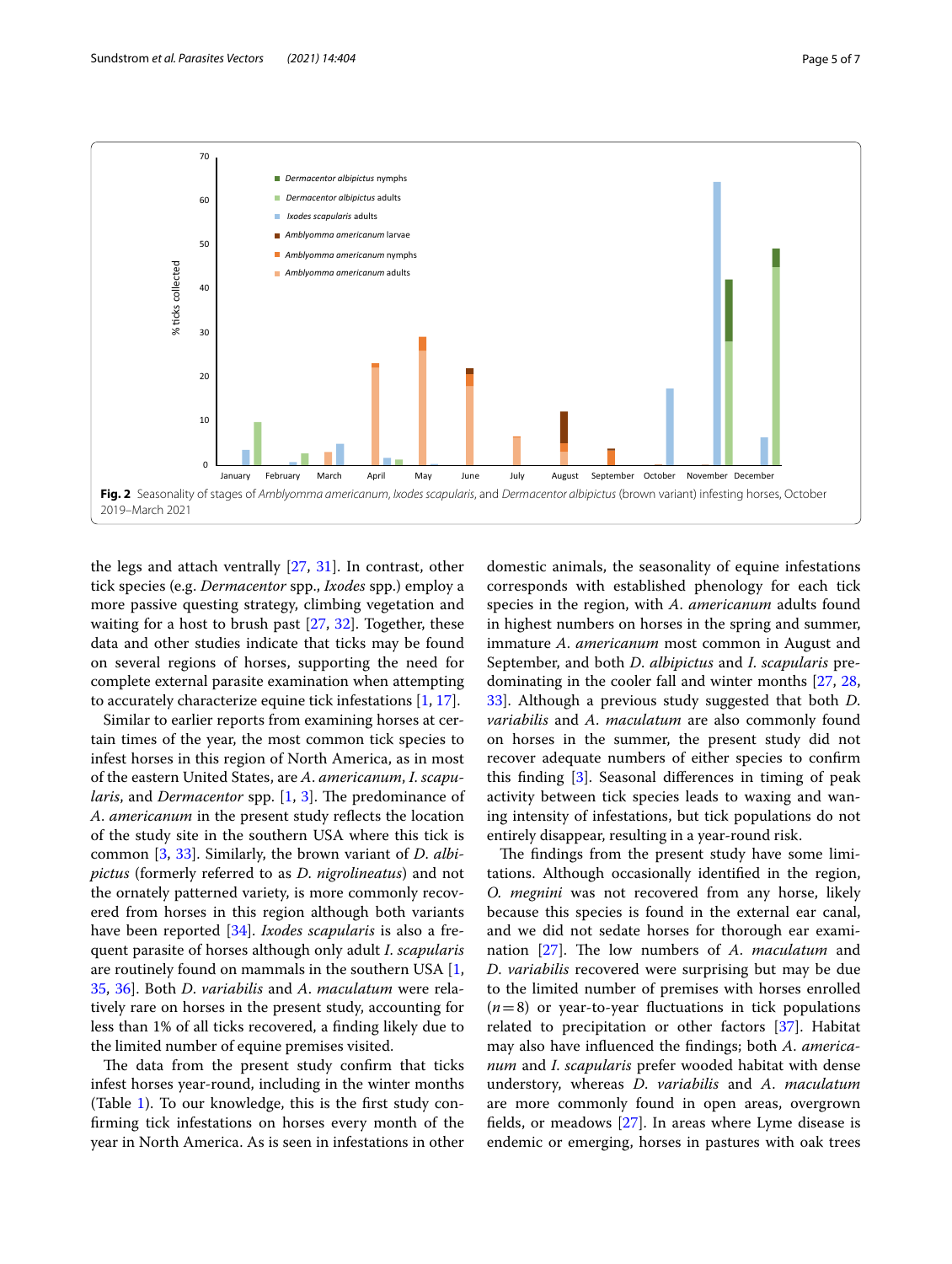are signifcantly more likely to be seropositive for *B*. *burgdorferi* [[5\]](#page-5-1). Tick control practices were not recorded for the horses surveyed in the present study and likely varied between premises, but ticks were still commonly found (Table [1](#page-2-0)). Although attachment site preferences for the species considered are broadly applicable, additional research is warranted to fully appreciate the risk all tick species in North America pose to equine health. As with small animals, horses may beneft from year-round tick control. Unfortunately, available options for equine tick control are limited, require frequent re-application, and may have safety concerns, suggesting tick infestations will continue to be a challenge for horse owners.

# **Abbreviations**

*A*.: *Amblyomma*; *D.*: *Dermacentor*; *I*.: *Ixodes*; 16S rRNA: 16S ribosomal RNA gene; CI: Confdence interval; df: Degrees of freedom; F: Female; M: Male; N: Nymph; L: Larva.

# **Acknowledgements**

We are grateful to the horse owners who allowed us to collect the samples needed for this research, and to Drs. Mason Reichard and Todd Holbrook, who serve on the graduate committee of KS, for their helpful advice.

#### **Authors' contributions**

KS designed the study, identifed study sites, enrolled horses, collected and analyzed data, and drafted the manuscript. ML, AG, KD, and MI provided support in collecting and identifying ticks, and in collating, analyzing, and interpreting data. SL provided support in study design, data analysis, and writing the manuscript. All authors read and approved the fnal manuscript.

## **Funding**

Funding was provided by the Krull-Ewing Endowment at Oklahoma State University.

# **Availability of data and materials**

The data sets analyzed during the current study are available from the corresponding author on reasonable request.

# **Declarations**

# **Ethics approval and consent to participate**

All protocols were approved by the Institutional Animal Care and Use Committee at Oklahoma State University and permission to examine horses obtained through approved owner consent forms.

## **Consent for publication**

Not applicable.

## **Competing interests**

The authors declare that they have no competing interests.

Received: 14 May 2021 Accepted: 4 August 2021 Published online: 14 August 2021

# **References**

- <span id="page-5-0"></span>Schmidtmann ET, Carroll JF, Watson DW. Attachment-site patterns of adult blacklegged ticks (Acari: Ixodidae) on white-tailed deer and horses. J Med Entomol. 1998;35:59–63.
- 2. Magnarelli LA, Ijdo JW, Van Andel AE, Wu C, Padula SJ, Fikrig E. Serologic confrmation of *Ehrlichia equi* and *Borrelia burgdorferi* infections

in horses from the northeastern United States. J Am Vet Med Assoc. 2000;217:1045–50.

- <span id="page-5-2"></span>3. Duell JR, Carmichael R, Herrin BH, Holbrook TC, Talley J, Little SE. Prevalence and species of ticks on horses in central Oklahoma. J Med Entomol. 2013;50:1330–3.
- <span id="page-5-7"></span>Wise LN, Pelzel-McCluskey AM, Mealey RH, Knowles DP. Equine piroplasmosis. Vet Clin North Am Equine Pract. 2014;30:677–93.
- <span id="page-5-1"></span>5. Neely M, Arroyo LG, Jardine C, Moore A, Hazlett M, Clow K, et al. Seroprevalence and evaluation of risk factors associated with seropositivity for *Borrelia burgdorferi* in Ontario horses. Equine Vet J. 2021;53:331–8.
- <span id="page-5-3"></span>6. Bishopp FC, Trembley HL. Distribution and hosts of certain North American ticks. J Parasitol. 1945;31:1–54.
- <span id="page-5-11"></span>7. Carroll JF, Schmidtmann ET. American dog tick (Acari: Ixodidae), summer activity on equine premises enzootic for Potomac horse fever in southcentral Maryland. J Econ Entomol. 1986;79:62–6.
- 8. Stiller D, Goff WL, Johnson LW, Knowles DP. *Dermacentor variabilis* and *Boophilus microplus* (Acari: Ixodidae): experimental vectors of *Babesia equi* to equids. J Med Entomol. 2002;39:667–70.
- 9. Pusterla N, Chae JS, Kimsey RB, Berger Pusterla J, DeRock E, Dumler JS, et al. Transmission of *Anaplasma phagocytophila* (human granulocytic ehrlichiosis agent) in horses using experimentally infected ticks (*Ixodes scapularis*). J Vet Med B Infect Dis Vet Public Health. 2002;49:484–8.
- <span id="page-5-4"></span>10. Trumpp KM, Parsley AL, Lewis MJ, Camp JW Jr, Taylor SD. Presumptive tick paralysis in two American miniature horses in the United States. J Vet Intern Med. 2019;33:1784–8.
- <span id="page-5-5"></span>11. Edwards KT. Gotch ear: a poorly described, local, pathologic condition of livestock associated primarily with the Gulf Coast tick, *Amblyomma maculatum*. Vet Parasitol. 2011;183:1–7.
- 12. Beard CB, Occi J, Bonilla DL, Egizi AM, Fonseca DM, Mertins JW, et al. Multistate infestation with the exotic disease-vector tick *Haemaphysalis longicornis*—United States, August 2017–September 2018. MMWR Morb Mortal Wkly Rep. 2018;67:1310–3.
- <span id="page-5-6"></span>13. United States Department of Agriculture. National *Haemaphysalis longicornis* (Asian longhorned tick) situation report, May 2021. [https://www.](https://www.aphis.usda.gov/animal_health/animal_diseases/tick/downloads/longhorned-tick-sitrep.pdf) [aphis.usda.gov/animal\\_health/animal\\_diseases/tick/downloads/longh](https://www.aphis.usda.gov/animal_health/animal_diseases/tick/downloads/longhorned-tick-sitrep.pdf) [orned-tick-sitrep.pdf](https://www.aphis.usda.gov/animal_health/animal_diseases/tick/downloads/longhorned-tick-sitrep.pdf). Accessed 15 May 2021.
- <span id="page-5-8"></span>14. Knowles DP, Kappmeyer LS, Haney D, Herndon DR, Fry LM, Munro JB, et al. Discovery of a novel species, *Theileria haneyi* n. sp., infective to equids, highlights exceptional genomic diversity within the genus *Theileria*: implications for apicomplexan parasite surveillance. Int J Parasitol. 2018;48:679–90.
- <span id="page-5-9"></span>15. Saleh MN, Sundstrom KD, Duncan KT, Ientile MM, Jordy J, Ghosh P, et al. Show us your ticks: a survey of ticks infesting dogs and cats across the USA. Parasit Vectors. 2019;12:595.
- <span id="page-5-10"></span>16. Bloemer SR, Zimmerman RH, Fairbanks K. Abundance, attachment sites, and density estimators of lone star ticks (Acari: Ixodidae) infesting whitetailed deer. J Med Entomol. 1988;25:295–300.
- <span id="page-5-12"></span>17. Tirosh-Levy S, Gottlieb Y, Apanaskevich DA, Mumcuoglu KY, Steinman A. Species distribution and seasonal dynamics of equine tick infestation in two Mediterranean climate niches in Israel. Parasit Vectors. 2018;11:546.
- <span id="page-5-13"></span>18. Oliver JH Jr, Magnarelli LA, Hutcheson HJ, Anderson JF. Ticks and antibodies to *Borrelia burgdorferi* from mammals at Cape Hatteras, NC and Assateague Island, MD and VA. J Med Entomol. 1999;36:578–87.
- <span id="page-5-14"></span>19. Fritzen CM, Huang J, Westby K, Freye JD, Dunlap B, Yabsley MJ, et al. Infection prevalences of common tick-borne pathogens in adult lone star ticks (*Amblyomma americanum*) and American dog ticks (*Dermacentor variabilis*) in Kentucky. Am J Trop Med Hyg. 2011;85:718–23.
- <span id="page-5-15"></span>20. Lindquist EE, Galloway TD, Artsob H, Lindsay LR, Drebot M, Wood H, et al. A handbook to the ticks of Canada (Ixodida: Ixodidae, Argasidae). Ottawa: Biological Survey of Canada; 2016.
- 21. Keirans JE, Litwak TR. Pictorial key to the adults of hard ticks, family Ixodidae (Ixodida: Ixodoidea), east of the Mississippi River. J Med Entomol. 1989;26:435–48.
- 22. Strickland RK, Gerrish RR, Hourrigan JL, Schubert GO. Ticks of veterinary importance, agriculture handbook No. 485. 1976. [https://naldc.nal.usda.](https://naldc.nal.usda.gov/download/CAT87208761/PDF) [gov/download/CAT87208761/PDF.](https://naldc.nal.usda.gov/download/CAT87208761/PDF) Accessed 15 May 2021.
- 23. Cooley RA, Kohls GM. The genus *Amblyomma* (Ixodidae) in the United States. J Parasitol. 1944;30:77–111.
- 24. Cooley RA, Kohls GM. The genus *Ixodes* in North America. US Natl Inst Health Bull. 1945;184:1–244.